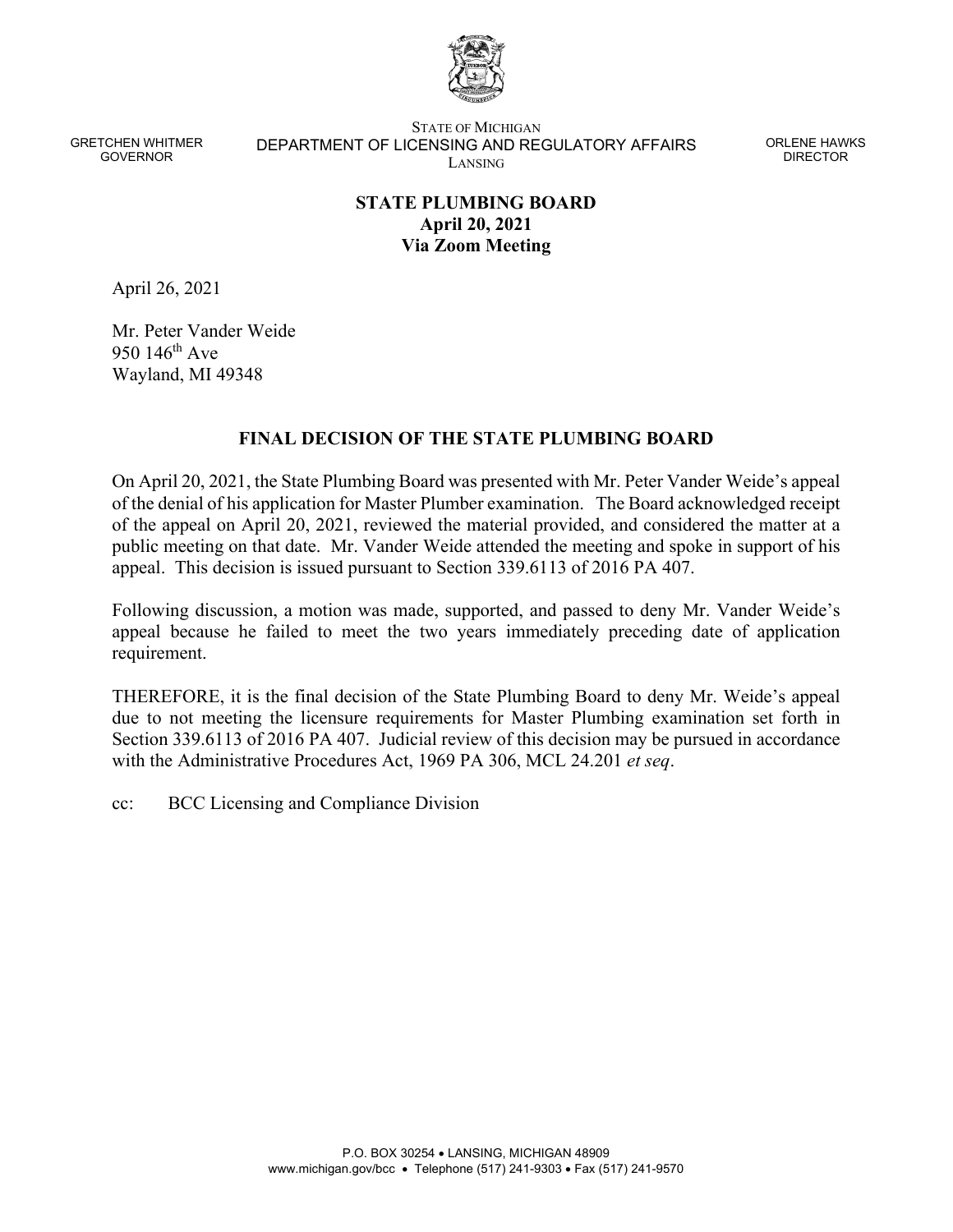

STATE OF MICHIGAN DEPARTMENT OF LICENSING AND REGULATORY AFFAIRS LANSING

ORLENE HAWKS DIRECTOR

# **STATE PLUMBING BOARD April 20, 2021 Via Zoom Meeting**

April 26, 2021

Mr. Bradley Kalis 11659 Milarch Rd Bear Lake, MI 49614

Application No. 81A2000121 Applicant Appealing Denial Review

### **FINAL DECISION OF THE STATE PLUMBING BOARD**

On April 20, 2021, the State Plumbing Board reviewed Mr. Bradley Kalis's appeal of denial of his Application for Master Plumber Examination. This decision is issued pursuant to Section 339.6113 of 2016 PA 407.

FINDINGS AND CONCLUSIONS: The Board acknowledged receipt and reviewed the material on this matter at the meeting on the above noted date. Mr. Kalis was not present before the Board to discuss the application. Following discussion, the Board moved to deny Mr. Kalis's appeal to sit for the Master Plumber Examination.

THEREFORE, it is the order of the Board to deny Mr. Kalis's request to sit for the Master Plumber Examination, pursuant to MCL 339.6113. You have the right to request a judicial review of this decision in accordance with the Administrative Procedures Act, 1969 PA 306.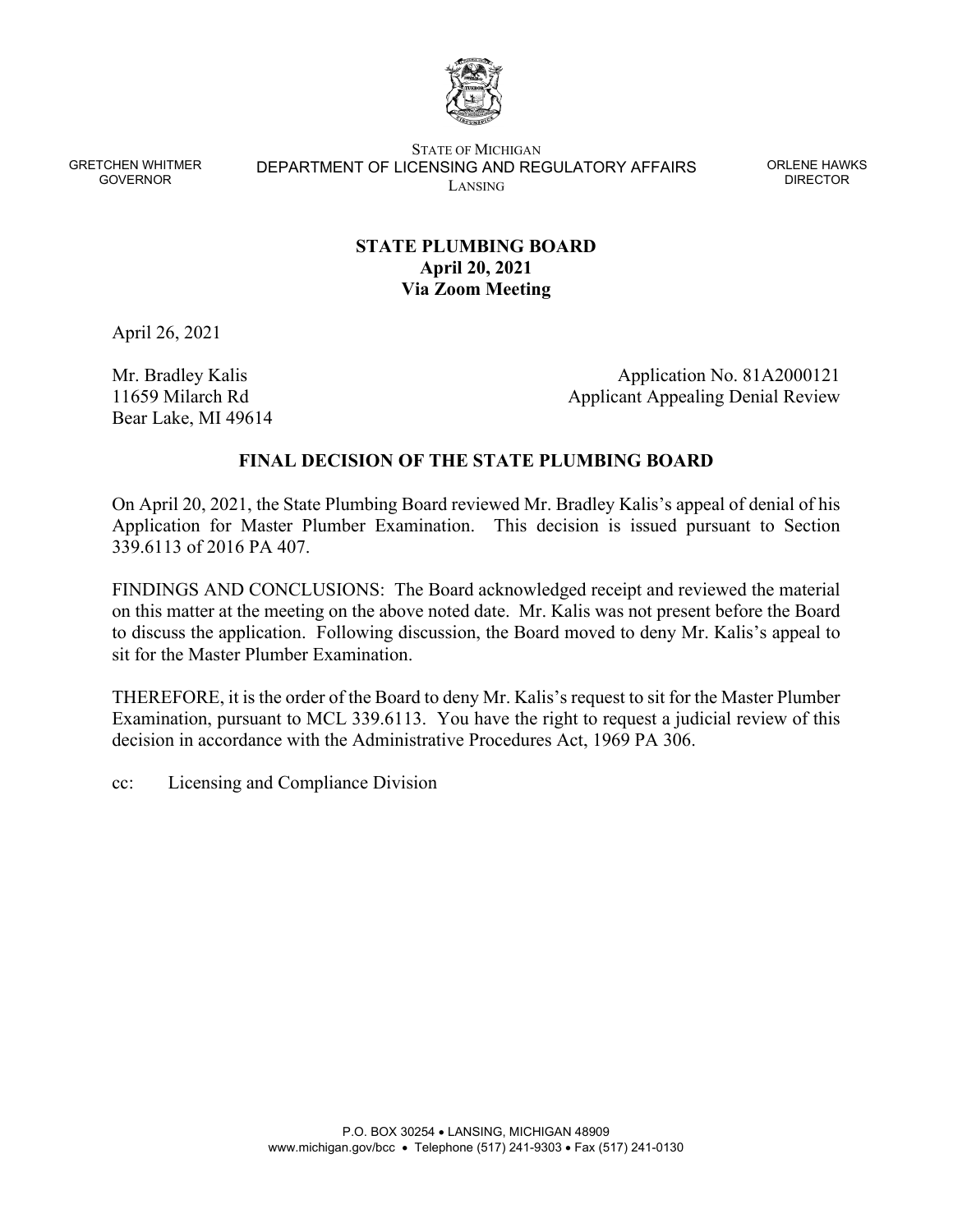

STATE OF MICHIGAN DEPARTMENT OF LICENSING AND REGULATORY AFFAIRS LANSING

ORLENE HAWKS DIRECTOR

# **STATE PLUMBING BOARD April 20, 2021 Via Zoom Meeting**

April 26, 2021

Mr. Brandon Butler 59216 Cary Lane New Haven, MI 48048

### **FINAL DECISION OF THE STATE PLUMBING BOARD**

On April 20, 2021, the State Plumbing Board was presented with Mr. Brandon Butler's appeal of the denial of his application for Journey Plumber examination. The Board acknowledged receipt of the appeal on April 20, 2021, reviewed the material provided, and considered the matter at a public meeting on that date. Mr. Butler did not attend the meeting. This decision is issued pursuant to Section 339.6115 of 2016 PA 407.

Following discussion, a motion was made, supported, and passed to deny Mr. Butler's appeal because he failed to meet the requirements set forth in Section 339.6115 of PA 407.

THEREFORE, it is the final decision of the State Plumbing Board to deny Mr. Butler's appeal due to not meeting the licensure requirements for Journey Plumber examination set forth in Article 11, Section 339.6115 of 2016 PA 407. Judicial review of this decision may be pursued in accordance with the Administrative Procedures Act, 1969 PA 306, MCL 24.201 *et seq*.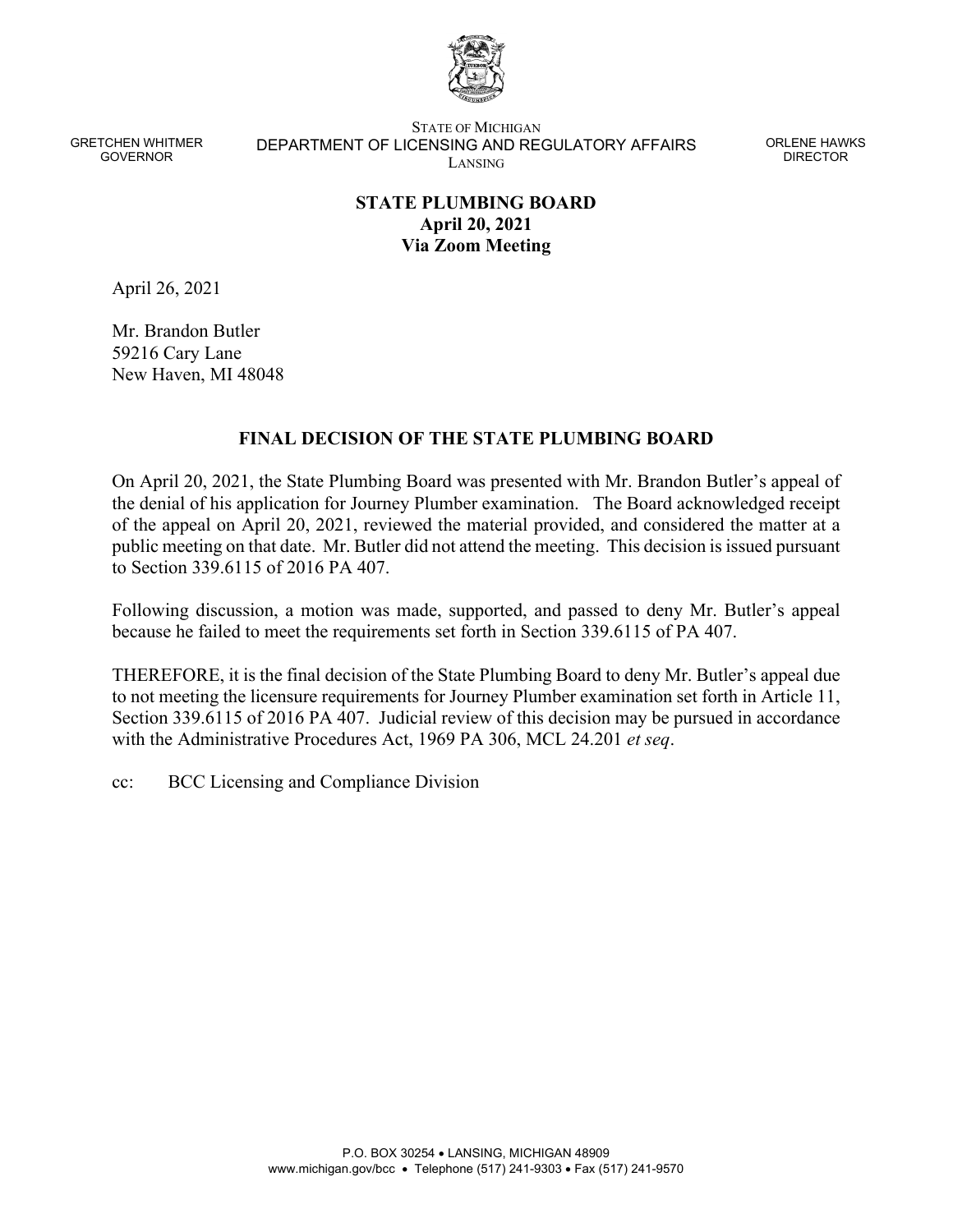

STATE OF MICHIGAN DEPARTMENT OF LICENSING AND REGULATORY AFFAIRS LANSING

ORLENE HAWKS DIRECTOR

# **STATE PLUMBING BOARD April 20, 2021 Via Zoom Meeting**

April 26, 2021

Mr. Paul Coombs 261 Crystal Lake Pontiac, MI 48341

### **FINAL DECISION OF THE STATE PLUMBING BOARD**

On April 20, 2021, the State Plumbing Board was presented with Mr. Paul Coombs's appeal of the denial of his application for Journey Plumber examination. The Board acknowledged receipt of the appeal on April 20, 2021, reviewed the material provided, and considered the matter at a public meeting on that date. Mr. Coombs did not attend the meeting. This decision is issued pursuant to Section 339.6115 of 2016 PA 407.

Following discussion, a motion was made, supported, and passed to deny Mr. Coombs's appeal because he failed to meet the requirements set forth in Section 339.6115 of PA 407.

THEREFORE, it is the final decision of the State Plumbing Board to deny Mr. Coombs's appeal due to not meeting the licensure requirements for Journey Plumber examination set forth in Article 11, Section 339.6115 of 2016 PA 407. Judicial review of this decision may be pursued in accordance with the Administrative Procedures Act, 1969 PA 306, MCL 24.201 *et seq*.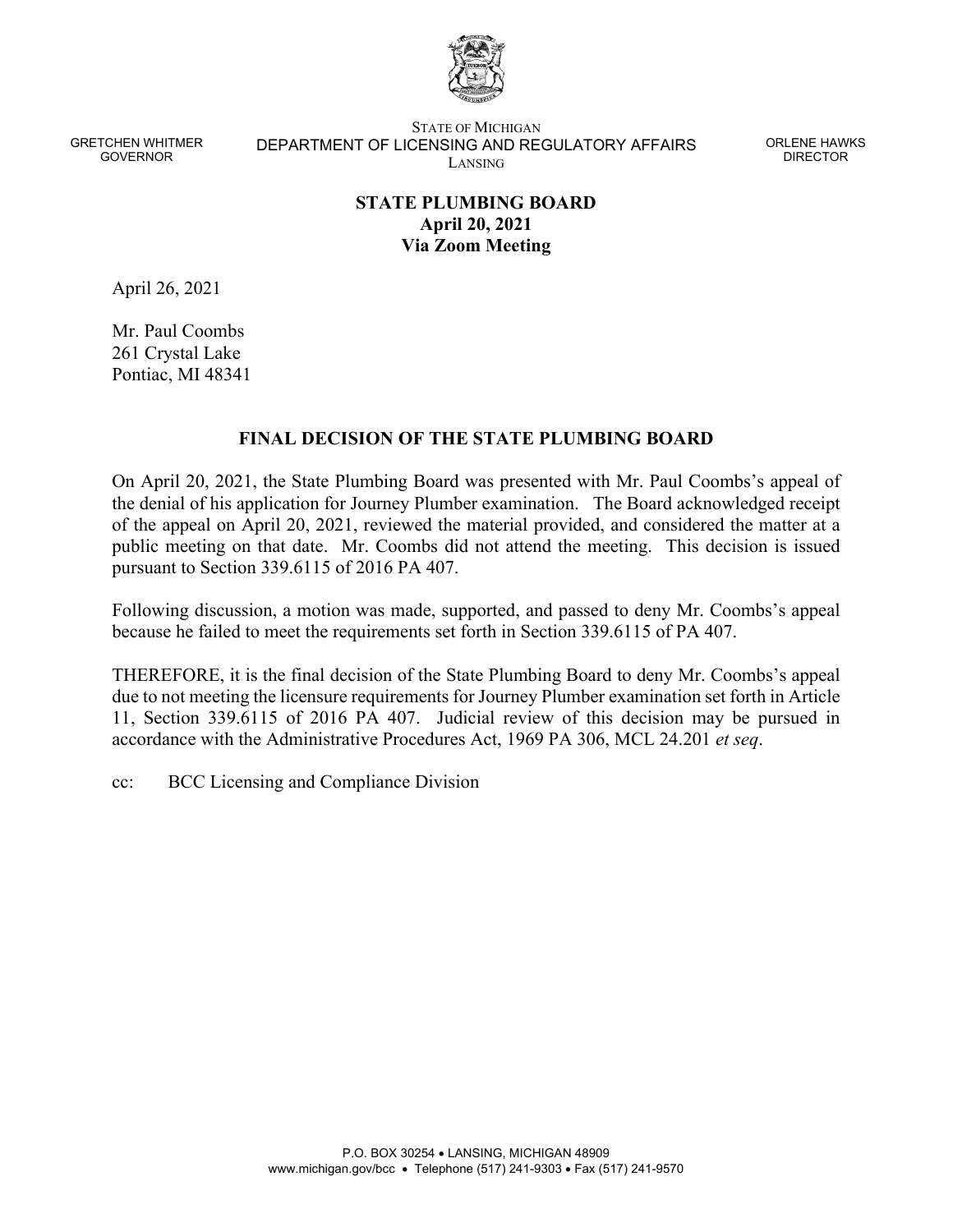

STATE OF MICHIGAN DEPARTMENT OF LICENSING AND REGULATORY AFFAIRS LANSING

ORLENE HAWKS DIRECTOR

# **STATE PLUMBING BOARD April 20, 2021 Via Zoom Meeting**

April 26, 2021

Mr. Richard Best 1385 Best Road Metamora, MI 48455

Application No. 81A2100008 Applicant Appealing Denial Review

### **FINAL DECISION OF THE STATE PLUMBING BOARD**

On April 20, 2021, the State Plumbing Board reviewed Mr. Richard Best's appeal of denial of his Application for Master Plumber Examination. This decision is issued pursuant to Section 339.6113 of 2016 PA 407.

FINDINGS AND CONCLUSIONS: The Board acknowledged receipt and reviewed the material on this matter at the meeting on the above noted date. Mr. Best was present before the Board to discuss the application. Following discussion, the Board moved to deny Mr. Best's appeal to sit for the Master Plumber Examination.

THEREFORE, it is the order of the Board to deny Mr. Best's request to sit for the Master Plumber Examination, pursuant to MCL 339.6113. You have the right to request a judicial review of this decision in accordance with the Administrative Procedures Act, 1969 PA 306.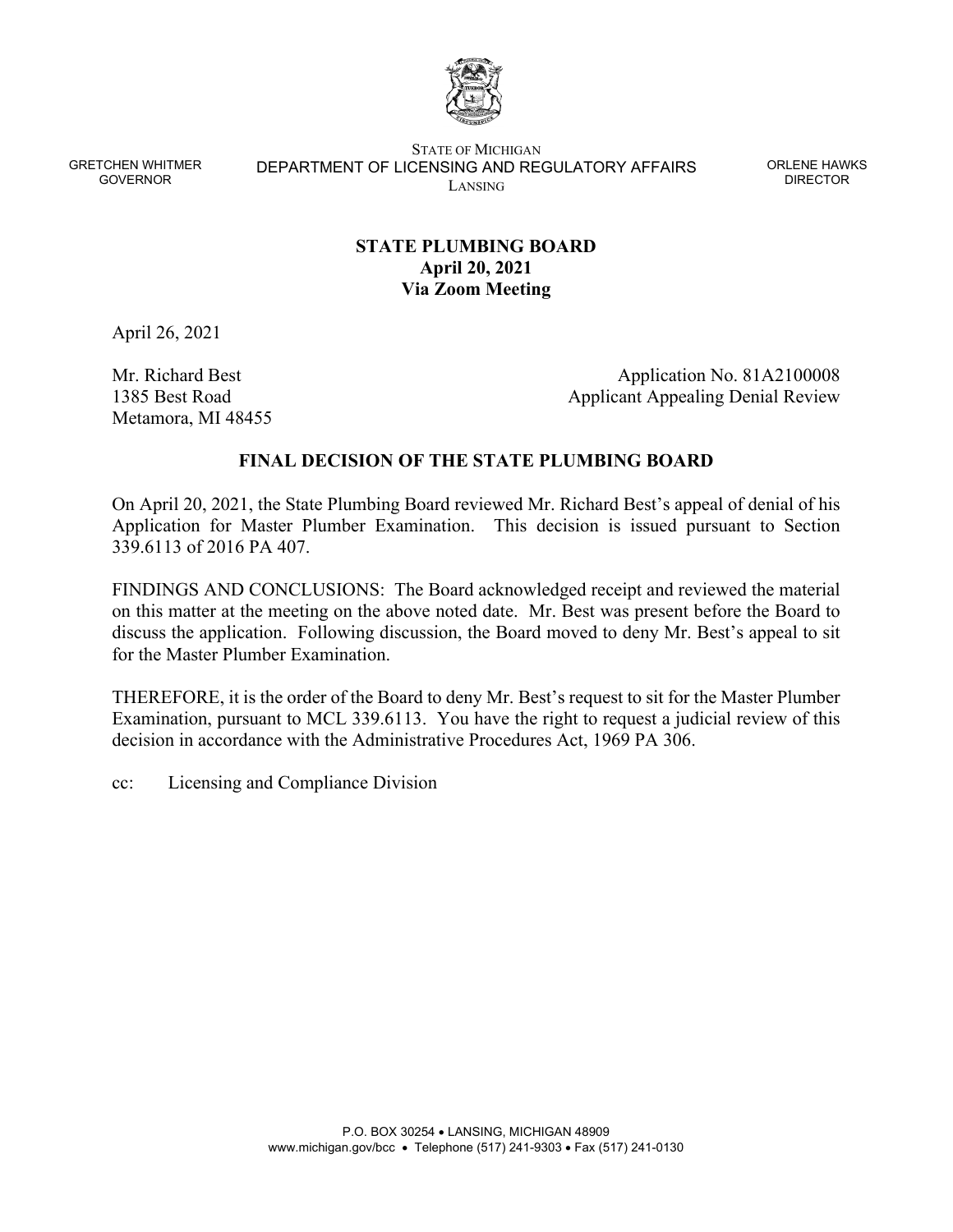

STATE OF MICHIGAN DEPARTMENT OF LICENSING AND REGULATORY AFFAIRS LANSING

ORLENE HAWKS DIRECTOR

# **STATE PLUMBING BOARD April 20, 2021 Via Zoom Meeting**

April 26, 2021

Mr. William Godwin 16753 Norborne Redford, MI 48240

### **FINAL DECISION OF THE STATE PLUMBING BOARD**

On April 20, 2021, the State Plumbing Board was presented with Mr. William Godwin's appeal of the denial of his application for Master Plumber examination. The Board acknowledged receipt of the appeal on April 20, 2021, reviewed the material provided, and considered the matter at a public meeting on that date. Mr. Godwin attended the meeting and spoke in support of his appeal. This decision is issued pursuant to Section 339.6113 of 2016 PA 407.

Following discussion, a motion was made, supported, and passed to deny Mr. Godwin's appeal because he failed to meet the two years immediately preceding the date of application requirement.

THEREFORE, it is the final decision of the State Plumbing Board to deny Mr. Godwin's appeal due to not meeting the licensure requirements for Master Plumbing examination set forth in Section 339.6113 of 2016 PA 407. Judicial review of this decision may be pursued in accordance with the Administrative Procedures Act, 1969 PA 306, MCL 24.201 *et seq*.